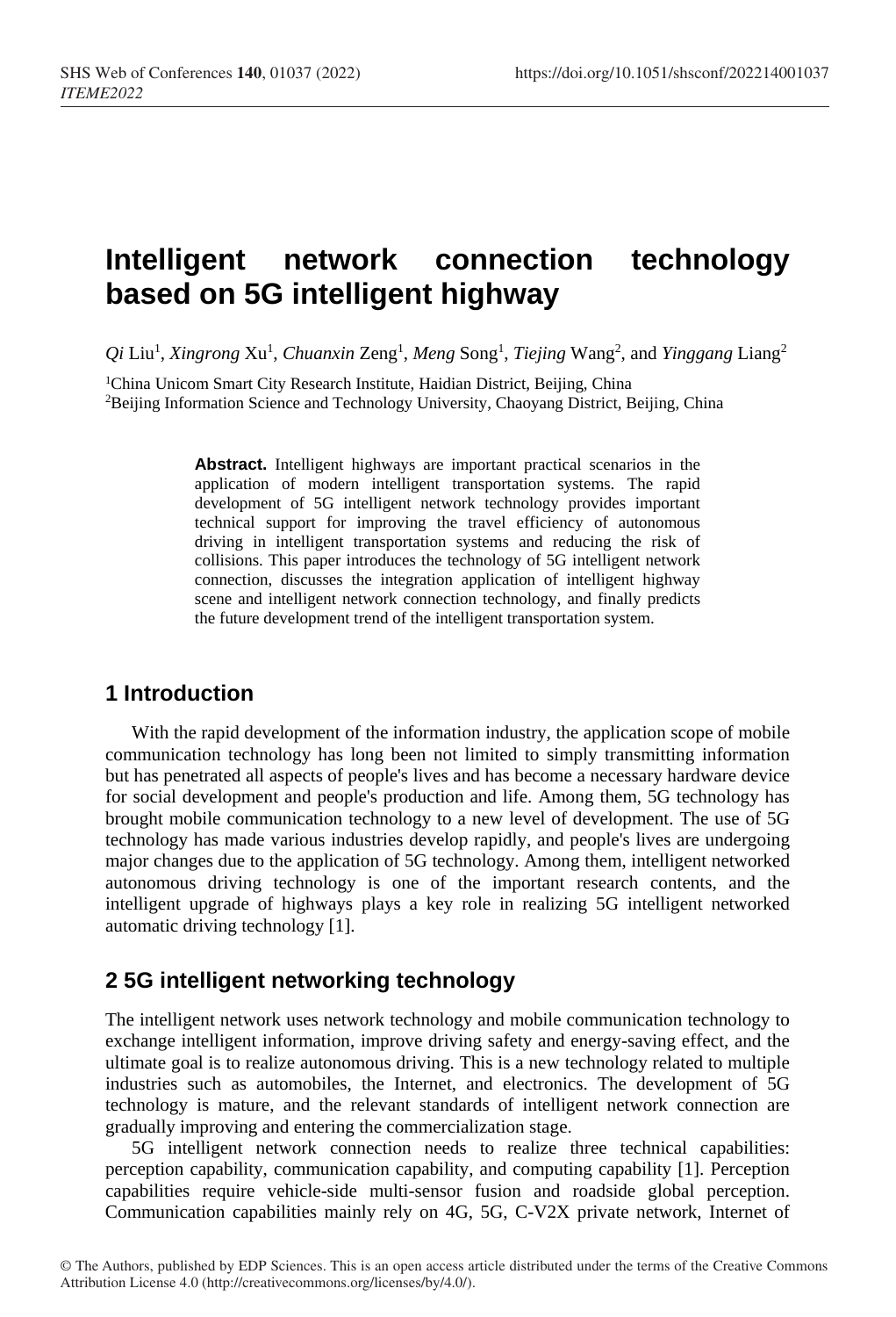Things, RFID antenna equipment, and high-precision positioning reference stations. The computing power is mainly realized by the roadside edge, cloud, and onboard computing unit.

The main scenarios for the future application of intelligent network technology are roughly divided into urban and marginal scenarios. The traffic environment of conventional roads is open, which is difficult in the initial stage of intelligence, while the traffic environment of expressways is closed, and it is easier to achieve better results by using intelligent network technology in expressways. Therefore, the combination of intelligent network technology, highway environment, and targeted research and development can promote the application of connected autonomous vehicles.

# **3 Expressway 5G intelligent network technology**

In recent years, various countries have been promulgating relevant policies to promote the development of industries related to intelligent network connection, and building intelligent highways have become an important part of it. Many emerging technologies are used in intelligent highways, among which 5G intelligent network, Internet of Things, Beidou satellite, cloud computing, blockchain, big data, artificial intelligence, edge computing, and other technologies are widely used. These technologies continuously improve the establishment of the infrastructure monitoring system, realize the intelligentization of the road network operation perception system, ensure the reliability of the communication resource security system, conduct real-time monitoring of the forecast and early warning system, improve the efficiency of the emergency security system, and enable the travel service system more convenient.

#### **3.1 Blockchain-based Intelligent Transportation System**

Blockchain technology can upgrade various transportation systems from the aspects of transportation, information, communication, control, vehicles and machinery, to optimize traffic congestion and maximize the effectiveness and efficiency of limited transportation resources.

Blockchain has many excellent characteristics, the most important is its decentralization [2]. In the entire blockchain, each node is equal, and each node will store the data on the entire blockchain. When a block is attacked, even if the node is damaged, it still does not affect the integrity of the entire blockchain ledger. As a result, the application of cuttingedge technologies such as blockchain technology to intelligent transportation can improve road safety, ease traffic congestion, reduce energy consumption, and reduce environmental pollution. It can also improve the energy efficiency of the transportation system, strengthen the integration of traffic information, and better coordinate traffic management and monitoring.

From the blockchain operation to the vehicle-road coordination system [3], the roadside and vehicle-mounted intelligent terminals upload information in real time. Asymmetric encryption based on blockchain technology encrypts each information separately, and each node has a separate decryption private key to prevent information leakage. The distributed ledgers based on blockchain technology build a P2P node network by multiple roadside nodes, and realize comprehensive data collection based on the principle of co-construction and sharing.

After the expressway toll collection method is based on the actual driving route, it is necessary to confirm the uniqueness of the driving route and ensure that it is accurate, fair and without objection. Based on blockchain technology, the distributed accounting of vehicle traffic information is realized, and the license plate recognition result and electronic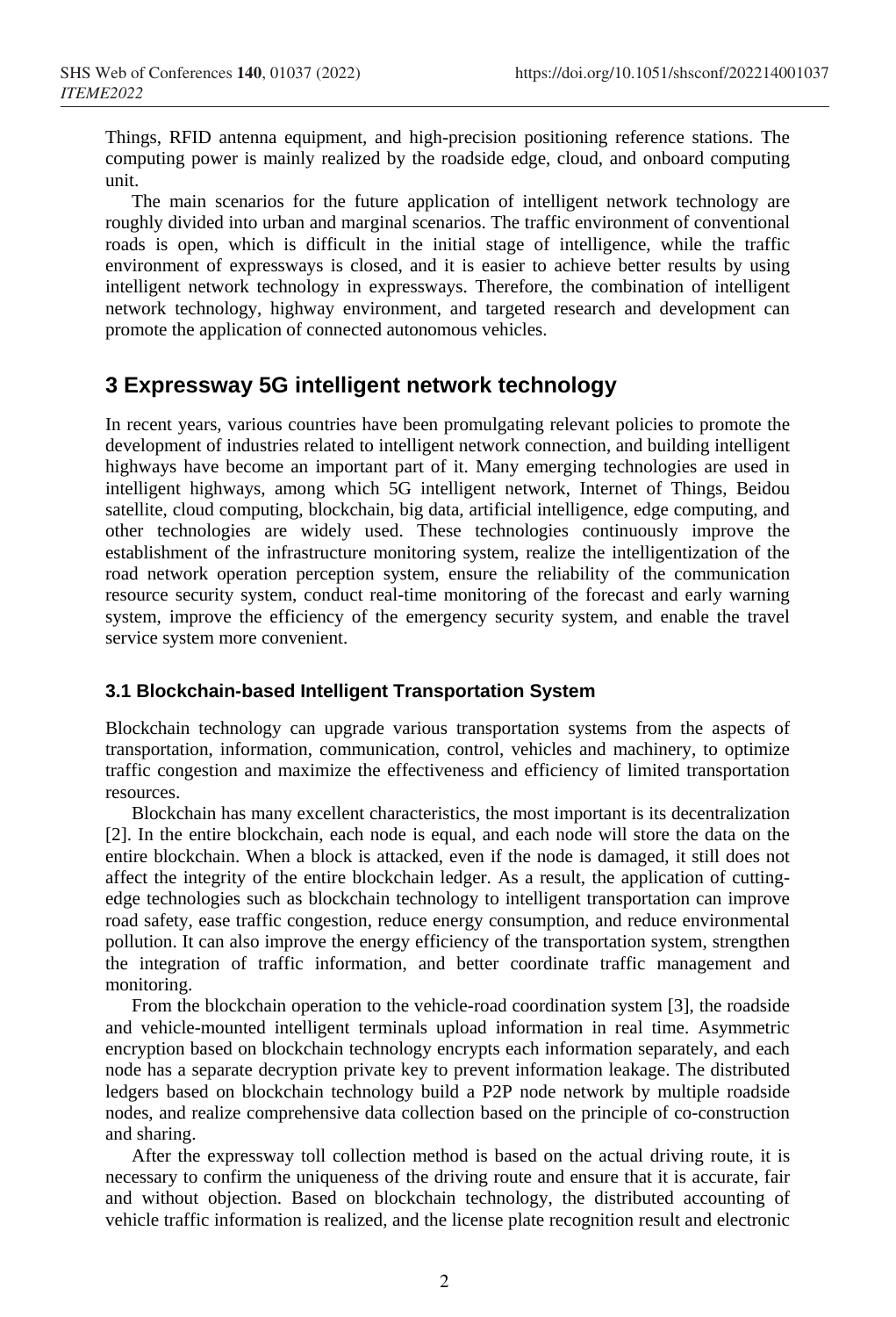label information are used as the accounting content, which can solve the problem of data loss after traditional single-point failure, and make the expressway ETC system more orderly, security and stability [4]. At the same time, because the blockchain can record the location of the vehicle in real time, people can judge the traffic congestion in real time, to carry out intelligent traffic guidance. Due to the emergence of smart contracts, the government can intelligently adjust the charging standards of each road section on the chain, and set different charging modes at different times and different road conditions.

#### **3.2 Intelligent transportation system based on big data**

Traffic big data has the characteristics of large data volume, many data types, and low data value. In terms of operation management, traffic big data is mainly reflected in the toll management and monitoring system [5]. Through big data connection to the monitoring system, combined with intersection toll management, vehicle management can be effectively improved, and problems such as vehicle evasion, malicious license plate change, and blocking photos can be detected promptly. At the same time, based on the analysis of vehicle data and toll data collected by ETC, it can make basic predictions of traffic flow at other high-speed card points, predict the upcoming peak traffic flow in advance, and make early warnings. Big data's operation and management efficiency for intelligent highways is incomparable to manual management. Big data supervision can also form scientific data information, and managers can adjust the development direction of highways through this information [6].

In terms of highway safety management, traffic big data can directly combine various road condition data and climate data to provide help for highway road safety management. Using big data to analyze expressway vehicles during holidays can easily predict congested sections, sections prone to accidents, and other information that will impact traffic, so that drivers can know the information in advance to plan and avoid, and prevent obstacles to travel. During the holidays, managers can monitor the running conditions of the highway, fully grasp the traffic flow, road conditions and other information on the highway, establish a platform for real-time data sharing, and share the real-time road conditions to the mobile terminals or vehicle broadcasts of drivers and passengers to reduce the congestion of highways, thereby reducing the probability of traffic accidents [7].

While the expressway brings convenience to people's life and economic growth to the region, the difficulty of expressway road maintenance is also increasing. Using traffic big data, the expressway operation department uploads the daily maintenance and repair information of the highway, which can realize the information sharing of road maintenance needs, supervise the expressway maintenance department to regularly detect the use of the expressway, and timely maintain and repair the highway, to lay a foundation for the longterm use of the highway.

#### **3.3 Intelligent transportation system based on artificial intelligence**

The addition of artificial intelligence technology can effectively improve the expressway's capabilities in emergency response, monitoring, management, service, and decision-making, and meet the requirements of the road network to be "knowable, measurable, controllable, and serviceable". Among the various technologies of artificial intelligence, highway management services can focus on technologies such as machine vision, intelligent drones, and 3D vision [8].

The application scenarios of machine vision in expressway operation management include not only traditional traffic accident detection and early warning, illegal parking incident alarm, but also seven scenarios including road surface detection, automatic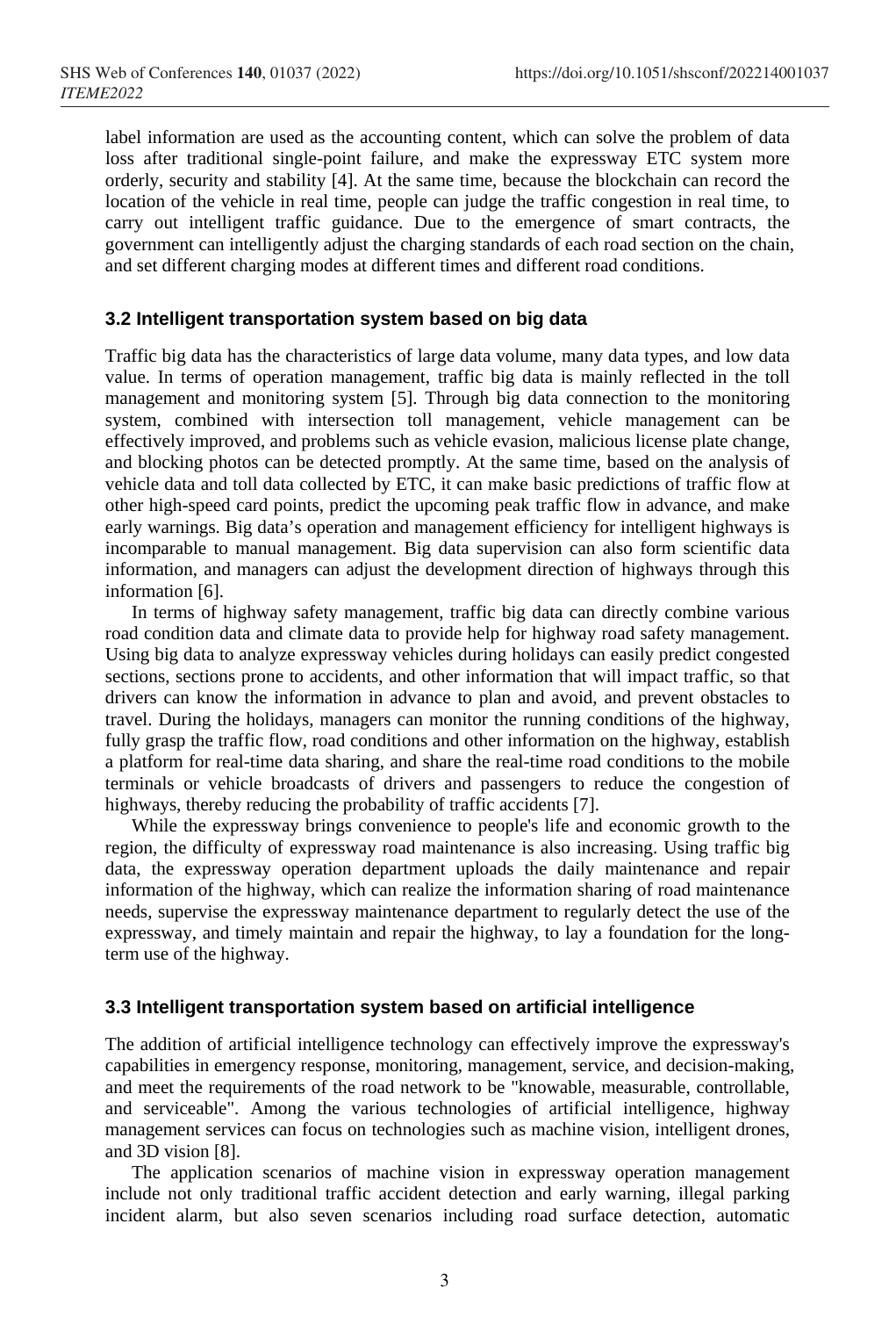identification of road spills, illegal behavior alarm, traffic flow/traffic incident monitoring and employee service monitoring.

Through the mounted cameras and mounted speakers of intelligent drones, it can be applied to scenarios such as emergency on-site real-time management and control, illegal infringement of road property and right-of-way supervision, overload and over-limit supervision and so on. In addition, intelligent drones can also conduct road maintenance and inspection on highways, solve the problems of detours, low efficiency and insecurity in outfield exploration, provide some intuitive and complete data, and solve physical blind spots.

Once the emergency scene is destroyed or canceled, it cannot be restored. By applying unmanned aerial vehicles, machine vision and other technologies, the integrity of the highway accident scene environment can be maintained, and the resurgence, measurement and analysis of the scene situation can be realized through the event simulation based on three-dimensional map.

#### **3.4 Intelligent transportation system based on edge computing**

Facing the problem of high network load brought about by the accelerated development of the Internet of Things, and the requirements of high bandwidth and low latency for some applications, the international standards organization ETSI proposed edge computing technology in 2014. Edge computing technology adds intelligence and computing units at the edge of the network, which can provide cloud computing capabilities and 1T service environment, and realize business localization functions and short-distance deployment. Edge computing is used in the highway vehicle-road coordination system to improve computing capacity, in which the RCU roadside computing unit of the private network provides computing services for highway roadside equipment and passing vehicles when practical. The roadside electromechanical equipment of the intelligent transportation system in the expressway can be roughly divided into four categories: perception, release control, communication network and service. The system-generated data can be divided into structured, semi-structured, and unstructured data.

The expressway has an urgent demand for efficient and safe service level. The number of highway sensing devices has increased, and the accuracy has also improved. The amount of unstructured data collected such as images has increased, and the working process of network communication system and monitoring center has also produced pressure. Edge computing technology can extract effective data, avoid a large amount of data redundancy, and integrate data for data value mining, shorten decision-making fusion and accelerate the response process.

The intelligent transportation system uses IP cameras and OBUs as intelligent terminals, uses pressure gauges and stress gauges as the collection terminals of distributed cluster data, and requires the network bandwidth and data processing capabilities of the cloud platform the traffic control center to be strengthened. Standalone systems like tunnel control and power supply and distribution management need to be integrated with other systems on the highway. The remote bandwidth, cloud resource sharing and low-latency applications brought by edge computing can better achieve independent system integration and data fusion. Edge computing is an important part of developing intelligent transportation systems and intelligent network. [9]

The edge computing in the intelligent highway is to perform local real-time processing and decision-making on the information of the highway area through the edge computing unit, and establish a hierarchical decision-making system together with the traffic control center. While reducing data redundancy and data processing, the delay of traffic guidance and control is reduced, as shown in Figure 1.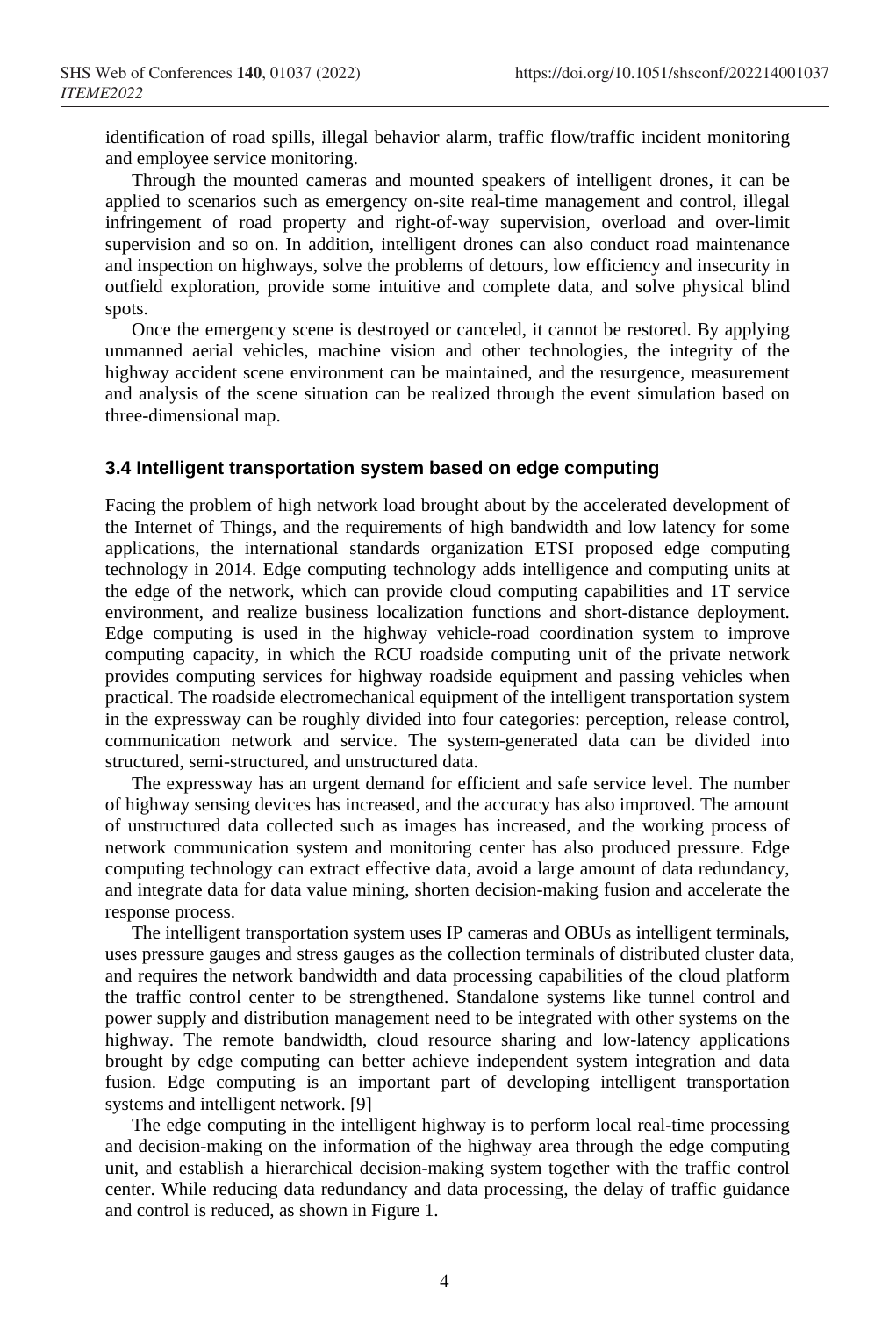

**Fig. 1.** Expressway intelligent transportation based on intelligent edge computing.

#### **3.5 Intelligent transportation system based on high precision positioning**

Aiming at the problem that it is difficult to achieve high-precision satellite positioning in an occluded environment, a fusion positioning scheme of 5G, Beidou, vehicle sensing and other technologies is proposed, and a set of indoor and outdoor integrated high-precision positioning system architecture based on 5G + Beidou is formed. The architecture is used to develop high-precision positioning equipment and cloud services for vehicles, achieving a technological breakthrough of 0.1-meter positioning accuracy in occluded environments, and providing seamless indoor and outdoor high-precision positioning and path navigation for unmanned vehicles. The architecture is shown in Figure 2.





By deploying 5G base stations, Beidou ground-based enhancement stations, and intelligent roadside equipment equipped with positioning capabilities, a multi-source fusion high-precision positioning system based on 5G+Beidou can be constructed. Through the high-precision location service platform, services such as centimeter-level precise positioning, real-time trajectory tracking, and dynamic path planning can be realized. The organic combination of cloud location information and the vehicle's perception capabilities helps self-driving cars achieve high-precision autonomous driving. The indoor and outdoor integrated high-precision positioning system based on  $5G + Beidou + UWB$  is deployed in the underground parking lot to help realize the autonomous parking business, including quick search for parking spaces and driving in and out, and precise parking.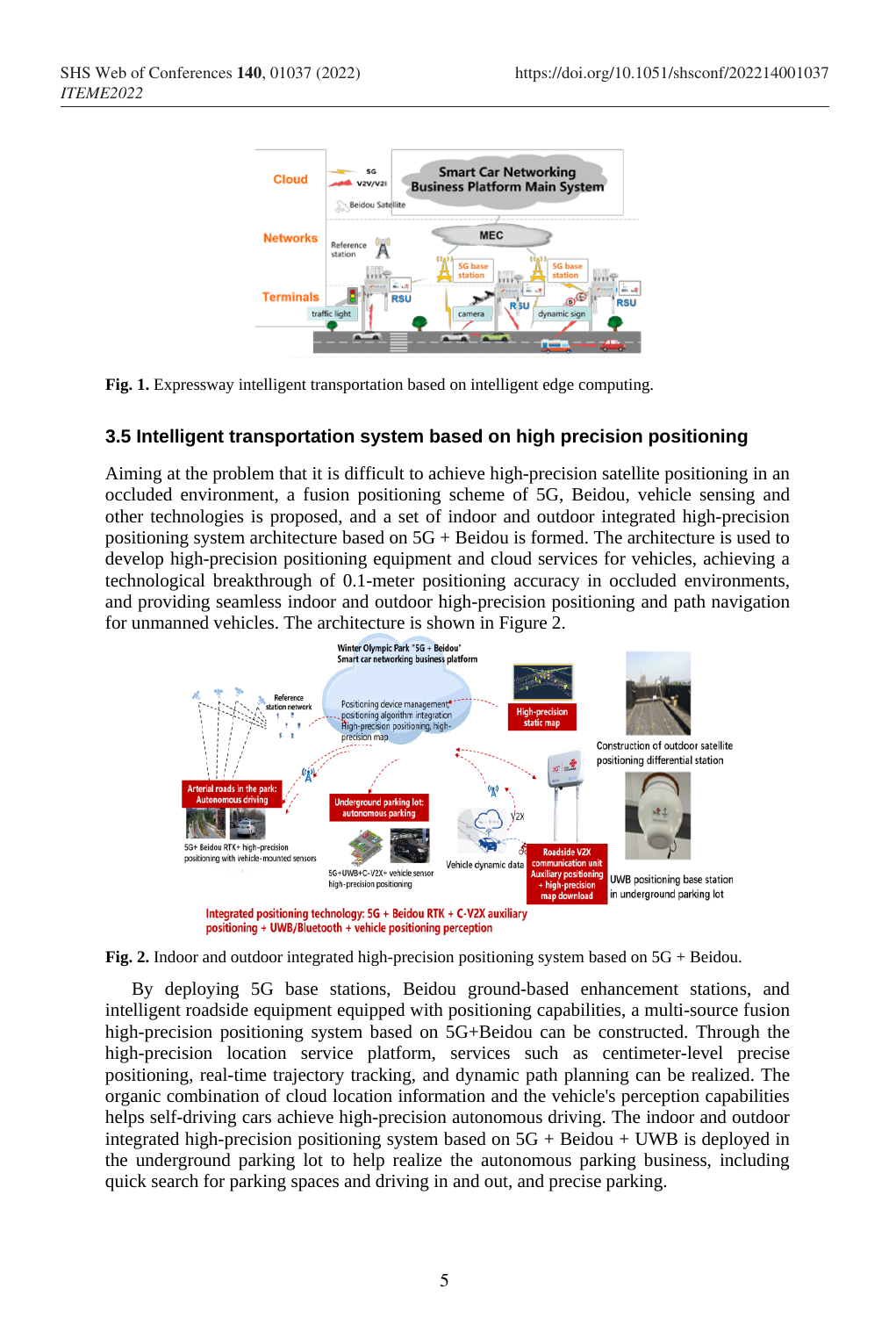# **4 New trends in intelligent transportation systems**

#### **4.1 In-depth application of artificial intelligence technology**

The introduction of new generation technologies such as cloud computing and big data makes modern and traditional intelligent transportation systems very different. The modern intelligent transportation system can intelligently connect and systematize the traditional independent subsystems, and produce more intelligent applications. In addition, the data fusion and sharing among various systems has also become a development trend. Intelligent traffic management can continue to combine innovative applications related to new technologies such as blockchain and big data, integrate the data, algorithms and businesses in the model according to the specific traffic scenarios of the industry in the original system, and build an innovative computing framework under the combination of traditional industry applications and scientific computing.

#### **4.2 The construction of the intelligent network connection system brings innovative changes in traffic management**

With the development of 5G or next-generation wireless communication technology, smart cities, intelligent traffic management and related service platforms are also accelerating and improving. The construction of the intelligent networked system is also an inevitable result of technological development in the new era. With the rapid development of intelligent transportation networks, the overall development of intelligent transportation networks has been gradually promoted. The management and operation of intelligent transportation construction are progressing steadily. An intelligent network connection is widely used in congestion and safety control, information service, operation service, and other aspects. It is an important control node and data acquisition terminal of traffic condition perception network, bringing innovative changes to intelligent transportation management.

# **5 Summary**

With the continuous improvement of the standards of 5G intelligent network technology, the increasing investment in technology research and development has proved that the intelligent development of the transportation system is an inevitable trend, and the deployment of intelligent highways also provides security for the application of the internet automatic driving vehicle. The intelligent highway supported by 5G intelligent network technology will move towards a higher level of intelligence, bring different travel experiences, and provide support for the development of intelligent transportation.

# **References**

- 1. Wang Kai. Technical solution and application of 5G intelligent network connection on expressway [J]. Transportation World, 2021(33):2.
- 2. Liu Min, Jiang Xuehui. Application of blockchain technology in intelligent transportation [J]. Electronic Technology and Software Engineering, 2020(18):2.
- 3. Application scenarios of blockchain [J]. China Highway, 2021(3):17-20.
- 4. Wang Peng. Research on the restoration technology of highway driving route based on blockchain [J]. China Traffic Informatization, 2020(7):4.